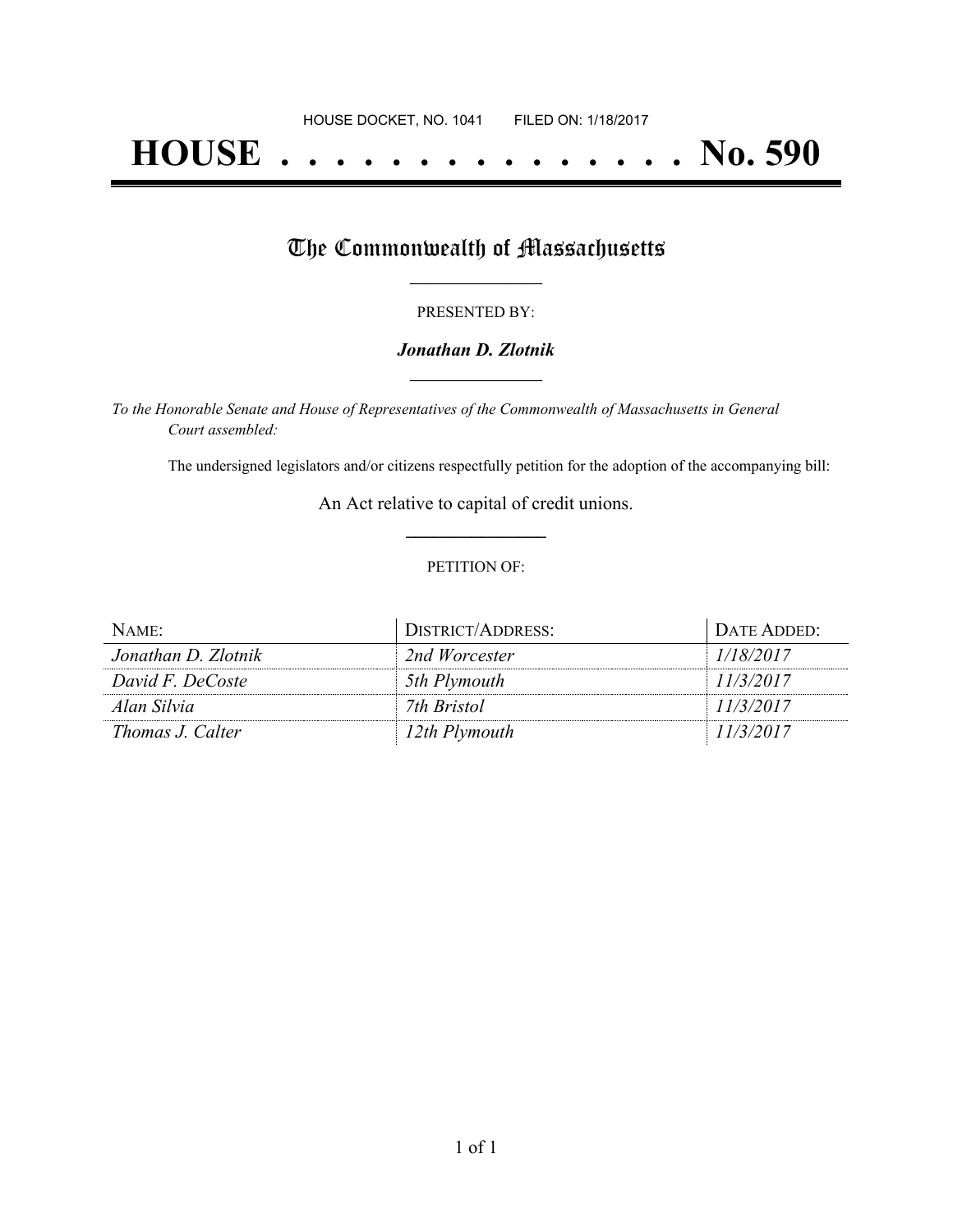## **HOUSE . . . . . . . . . . . . . . . No. 590**

By Mr. Zlotnik of Gardner, a petition (accompanied by bill, House, No. 590) of Jonathan D. Zlotnik and others relative to capital of credit unions. Financial Services.

### The Commonwealth of Massachusetts

**In the One Hundred and Ninetieth General Court (2017-2018) \_\_\_\_\_\_\_\_\_\_\_\_\_\_\_**

**\_\_\_\_\_\_\_\_\_\_\_\_\_\_\_**

An Act relative to capital of credit unions.

Be it enacted by the Senate and House of Representatives in General Court assembled, and by the authority *of the same, as follows:*

|                | SECTION 1. Section 1 of chapter 171 of the General Laws as appearing in the 2014          |
|----------------|-------------------------------------------------------------------------------------------|
| 2              | Official                                                                                  |
| 3              | Edition is hereby amended by inserting after the definition of "Foreign credit union" the |
| $\overline{4}$ | following definition:-                                                                    |
| 5              | "Founders Capital Shares", secondary capital, which a credit union may accept from        |
| 6              | natural                                                                                   |
| 7              | person members, nonnatural person members and nonnatural person nonmembers subject        |
| 8              | to                                                                                        |
| 9              | certain conditions.                                                                       |
| 10             | SECTION 2. Said chapter 171 is hereby amended by adding the following section:-           |
|                |                                                                                           |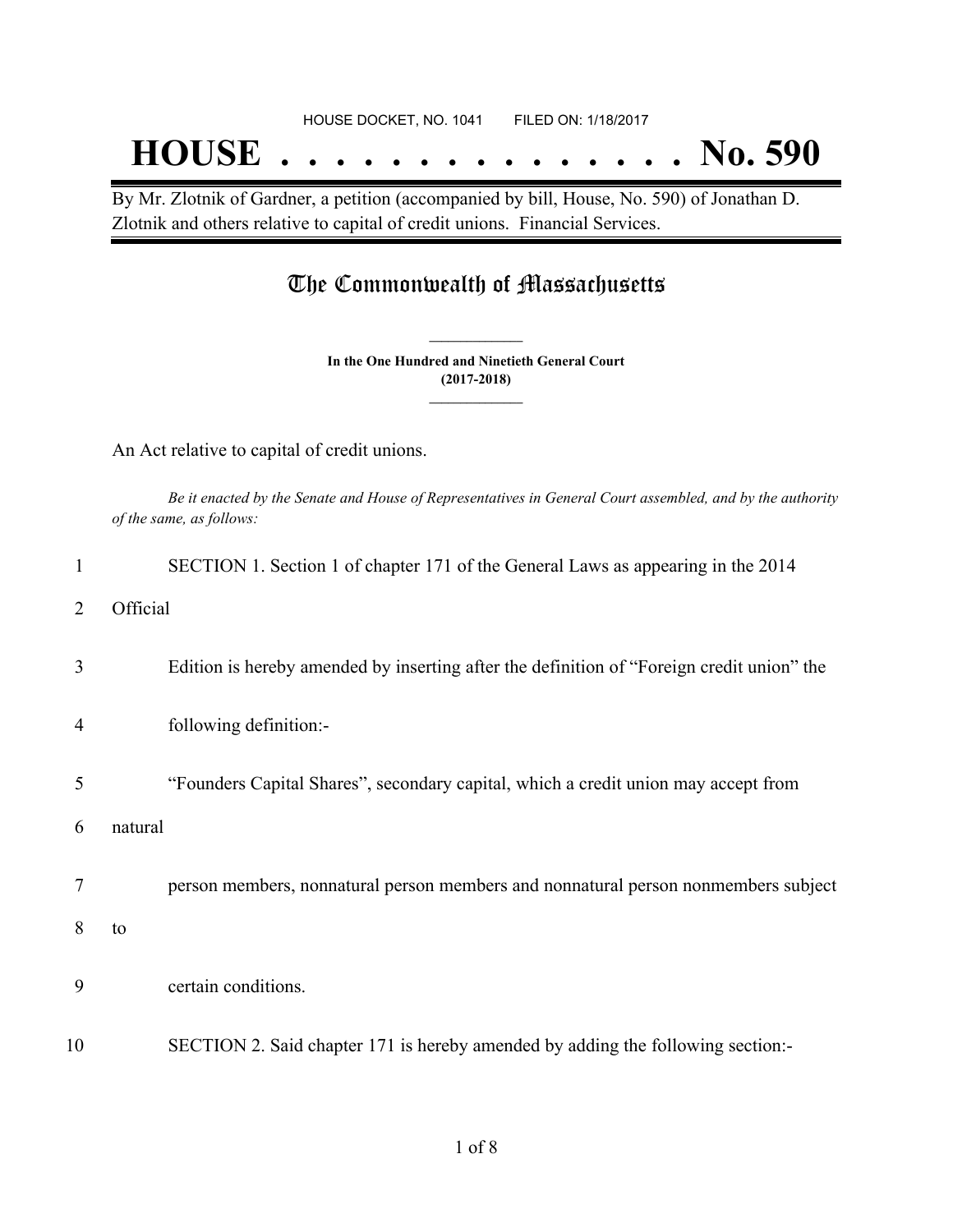| 11 |               | Section 85. A credit union may issue Founders Capital Shares obtained from natural        |
|----|---------------|-------------------------------------------------------------------------------------------|
| 12 | person        |                                                                                           |
| 13 |               | members, nonnatural person members and nonnatural person nonmembers subject to the        |
| 14 |               | following conditions:                                                                     |
| 15 |               | (1) Founders Capital Shares plan. Before accepting Founders Capital Shares, a credit      |
| 16 | union shall   |                                                                                           |
| 17 |               | adopt, and forward to the commissioner for approval, a written "Founders Capital Shares   |
| 18 | Plan"         |                                                                                           |
| 19 |               | that, at a minimum:                                                                       |
| 20 |               | (i) States the maximum aggregate amount of Founders Capital Shares the credit union       |
| 21 | plans to      |                                                                                           |
| 22 |               | accept;                                                                                   |
| 23 |               | (ii) Identifies the purpose for which the aggregate Founders Capital Shares will be used, |
| 24 | and how       |                                                                                           |
| 25 |               | it will be repaid;                                                                        |
| 26 |               | (iii) Explains how the credit union will provide for liquidity to repay Founders Capital  |
| 27 | <b>Shares</b> |                                                                                           |
| 28 |               | upon maturity of the accounts;                                                            |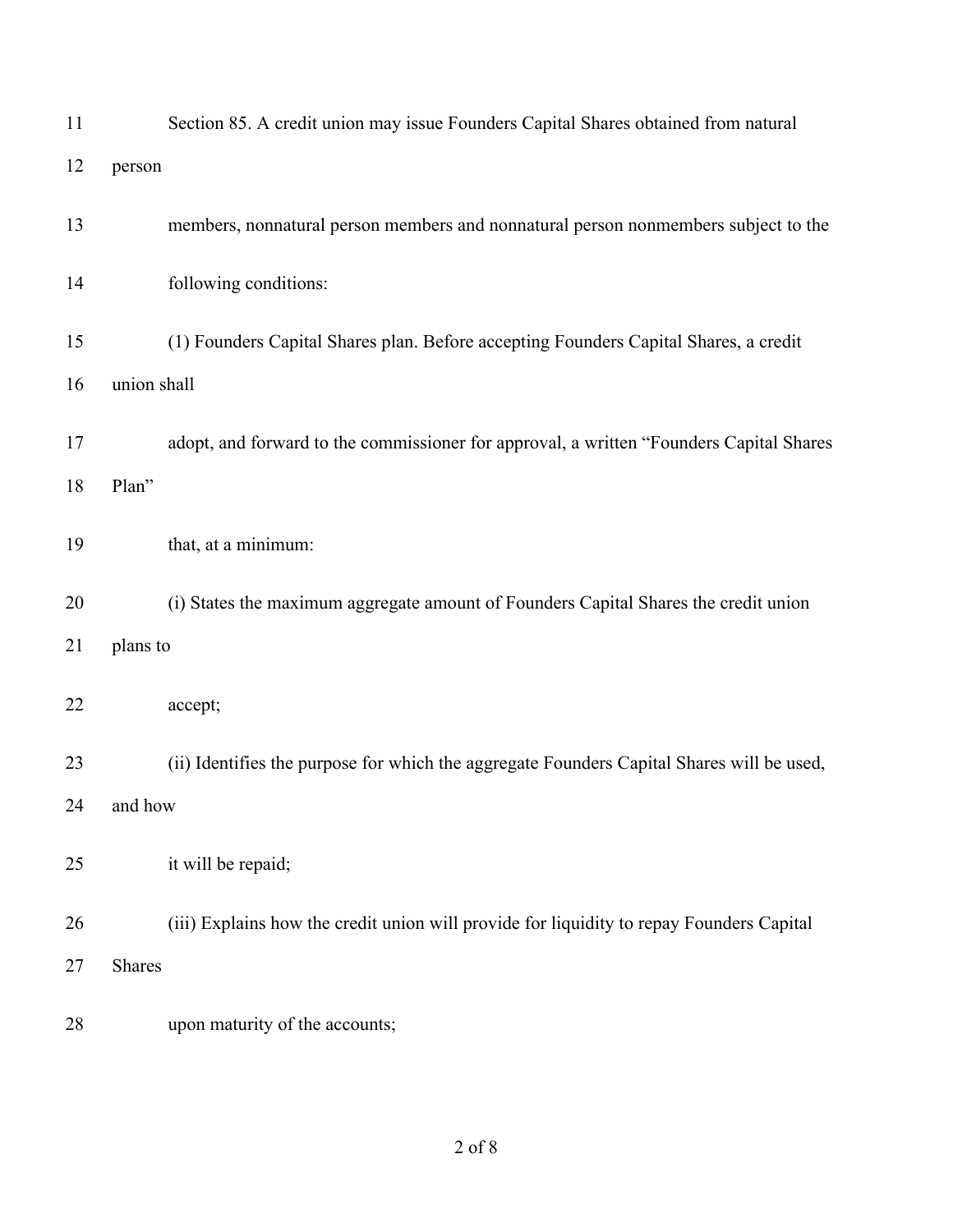| 29 | (iv) Demonstrates that the planned uses of Founders Capital Shares conform to the credit |
|----|------------------------------------------------------------------------------------------|
| 30 | union's                                                                                  |
| 31 | strategic plan, business plan and budget; and                                            |
| 32 | (v) Includes supporting pro forma financial statements, including any off-balance sheet  |
| 33 | items,                                                                                   |
| 34 | covering a minimum of the next two years.                                                |
| 35 | (2) Decision on plan. If a credit union is not notified within 45 days of receipt of a   |
| 36 | Founders                                                                                 |
| 37 | Capital Shares Plan that the plan is approved or disapproved, the credit union may       |
| 38 | proceed to                                                                               |
| 39 | accept Founders Capital Shares accounts pursuant to the plan.                            |
| 40 | (3) Nonshare account. The Founders Capital Shares account must be established as a       |
| 41 | Founders                                                                                 |
| 42 | Capital Shares account or other form of non-share account.                               |
| 43 | (4) Minimum maturity. The maturity of the Founders Capital Shares account must be a      |
| 44 | minimum                                                                                  |
| 45 | of five years.                                                                           |
| 46 | (5) Uninsured account. The Founders Capital Shares account will not be insured by the    |
| 47 | National                                                                                 |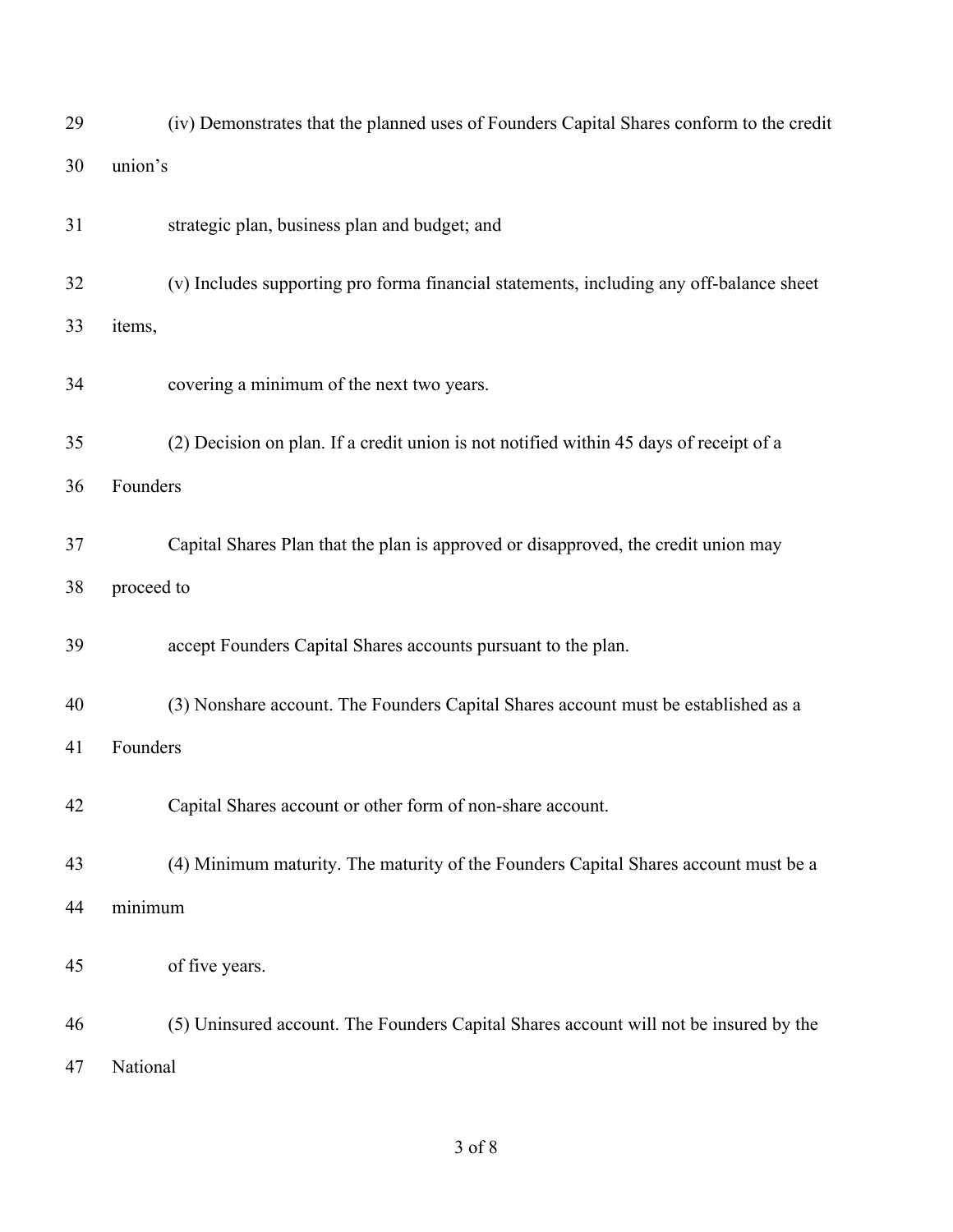| 48 |            | Credit Union Share Insurance Fund.                                                            |
|----|------------|-----------------------------------------------------------------------------------------------|
| 49 |            | (6) Subordination of claim. The Founders Capital Shares account investor's claim against      |
| 50 | the        |                                                                                               |
| 51 |            | credit union must be subordinate to all other claims including those of shareholders,         |
| 52 | creditors, |                                                                                               |
| 53 |            | the National Credit Union Share Insurance Fund and the Massachusetts Credit Union             |
| 54 | Share      |                                                                                               |
| 55 |            | Insurance Corporation.                                                                        |
| 56 |            | (7) Availability to cover losses. Funds deposited into a Founders Capital Shares account,     |
| 57 |            | including interest accrued and paid into the Founders Capital Shares account, must be         |
| 58 | available  |                                                                                               |
| 59 |            | to cover operating losses realized by the credit union that exceed its net available reserves |
| 60 |            | (exclusive of Founders Capital Shares and allowance accounts for loan and lease losses),      |
| 61 | and to     |                                                                                               |
| 62 |            | the extent funds are so used, the credit union must not restore or replenish the account      |
| 63 | under any  |                                                                                               |
| 64 |            | circumstances. The credit union may, in lieu of paying interest into the Founders Capital     |
| 65 | Shares     |                                                                                               |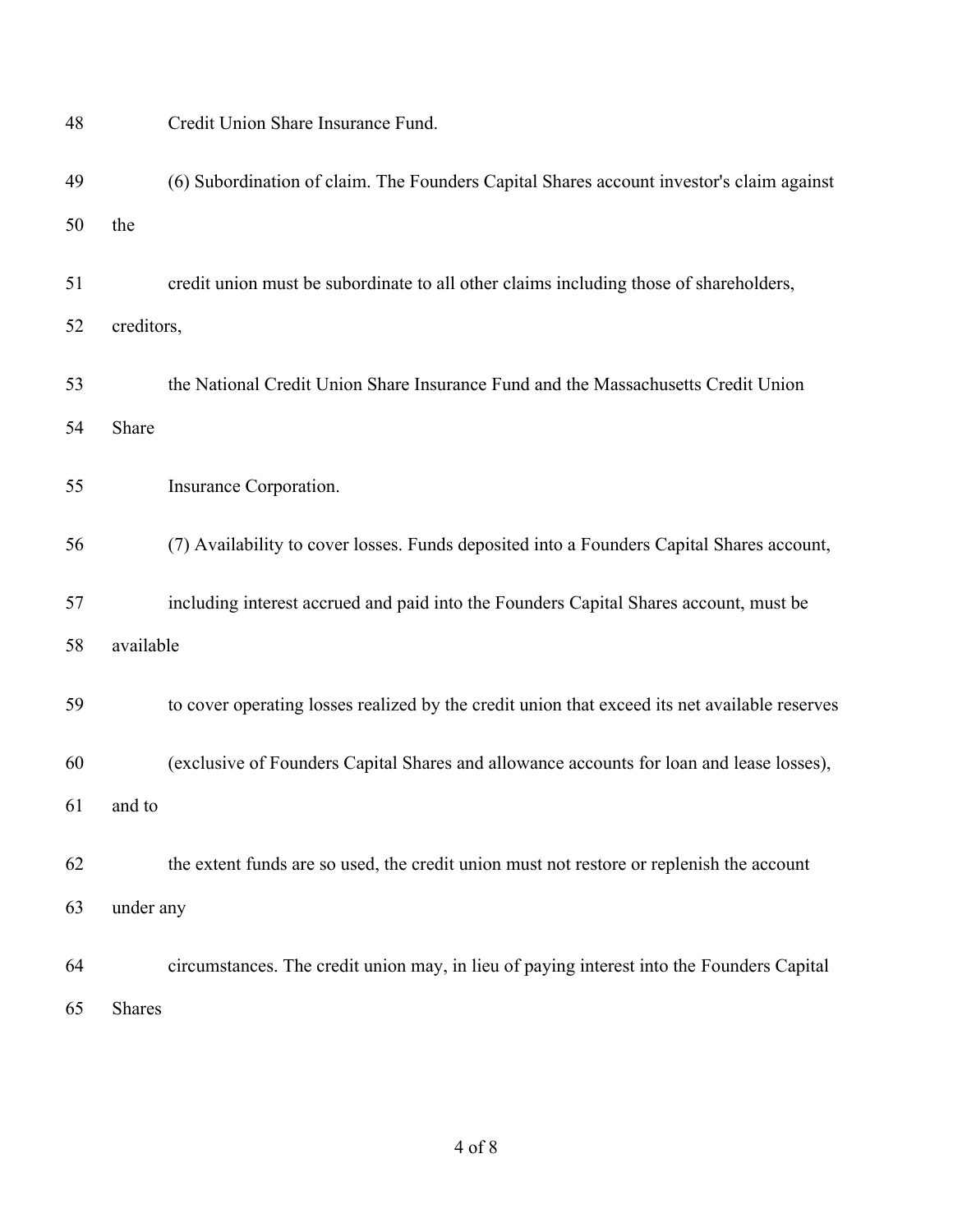| 66       | account, pay accrued interest directly to the investor or into a separate account from            |
|----------|---------------------------------------------------------------------------------------------------|
| 67       | which the                                                                                         |
| 68<br>69 | Founders Capital Shares investor may make withdrawals. Losses must be distributed pro-<br>rata    |
| 70<br>71 | among all Founders Capital Shares accounts held by the credit union at the time the<br>losses are |
| 72       | realized.                                                                                         |
| 73       | (8) Security. The Founders Capital Shares account may not be pledged or provided by the           |
| 74       | account investor as security on a loan or other obligation with the credit union or any           |
| 75       | other party.                                                                                      |
| 76       | (9) Merger or dissolution. In the event of merger or other voluntary dissolution of the           |
| 77       | credit                                                                                            |
| 78       | union, other than merger into another credit union, the Founders Capital Shares accounts          |
| 79       | will be                                                                                           |
| 80       | closed and paid out to the account investor to the extent they are not needed to cover            |
| 81       | losses at the                                                                                     |
| 82       | time of merger or dissolution.                                                                    |
| 83       | (10) Contract agreement. A Founders Capital Shares account contract agreement must be             |
| 84       | executed by an authorized representative of the account investor and of the credit union          |

of 8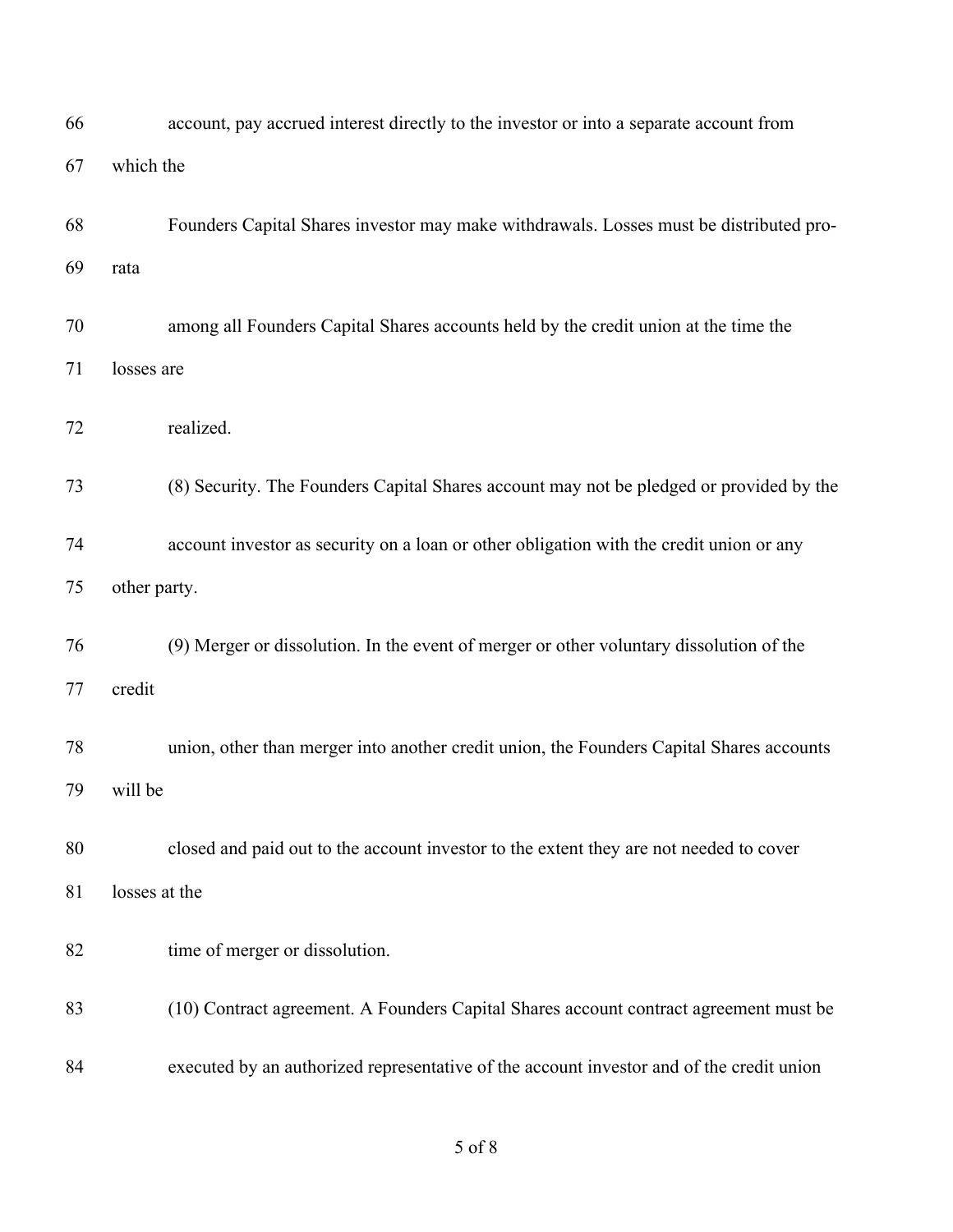| 85  | reflecting the terms and conditions mandated by this section and any other terms and     |
|-----|------------------------------------------------------------------------------------------|
| 86  | conditions                                                                               |
| 87  | not inconsistent with this section.                                                      |
| 88  | (11) Disclosure and acknowledgement. An authorized representative of the credit union    |
| 89  | and of                                                                                   |
| 90  | the Founders Capital Shares account investor each must execute a "Disclosure and         |
| 91  | Acknowledgment" at the time of entering into the account agreement. The "Disclosure      |
| 92  | and                                                                                      |
| 93  | Acknowledgment" must include: (i) the name of the credit union and investor; (ii) the    |
| 94  | amount of                                                                                |
| 95  | funds committed to the Founders Capital Shares account; (iii) the term during which the  |
| 96  | funds                                                                                    |
| 97  | are committed to the Founders Capital Shares account, (iv) that the funds are redeemable |
| 98  | prior to                                                                                 |
| 99  | maturity only at the option of the credit union and with prior approval of the           |
| 100 | commissioner; (v)                                                                        |
| 101 | that the Founders Capital Shares account is not a share account; (vi) that the funds     |
| 102 | committed to                                                                             |
| 103 | the Founders Capital Shares account are not insured by the National Credit Union         |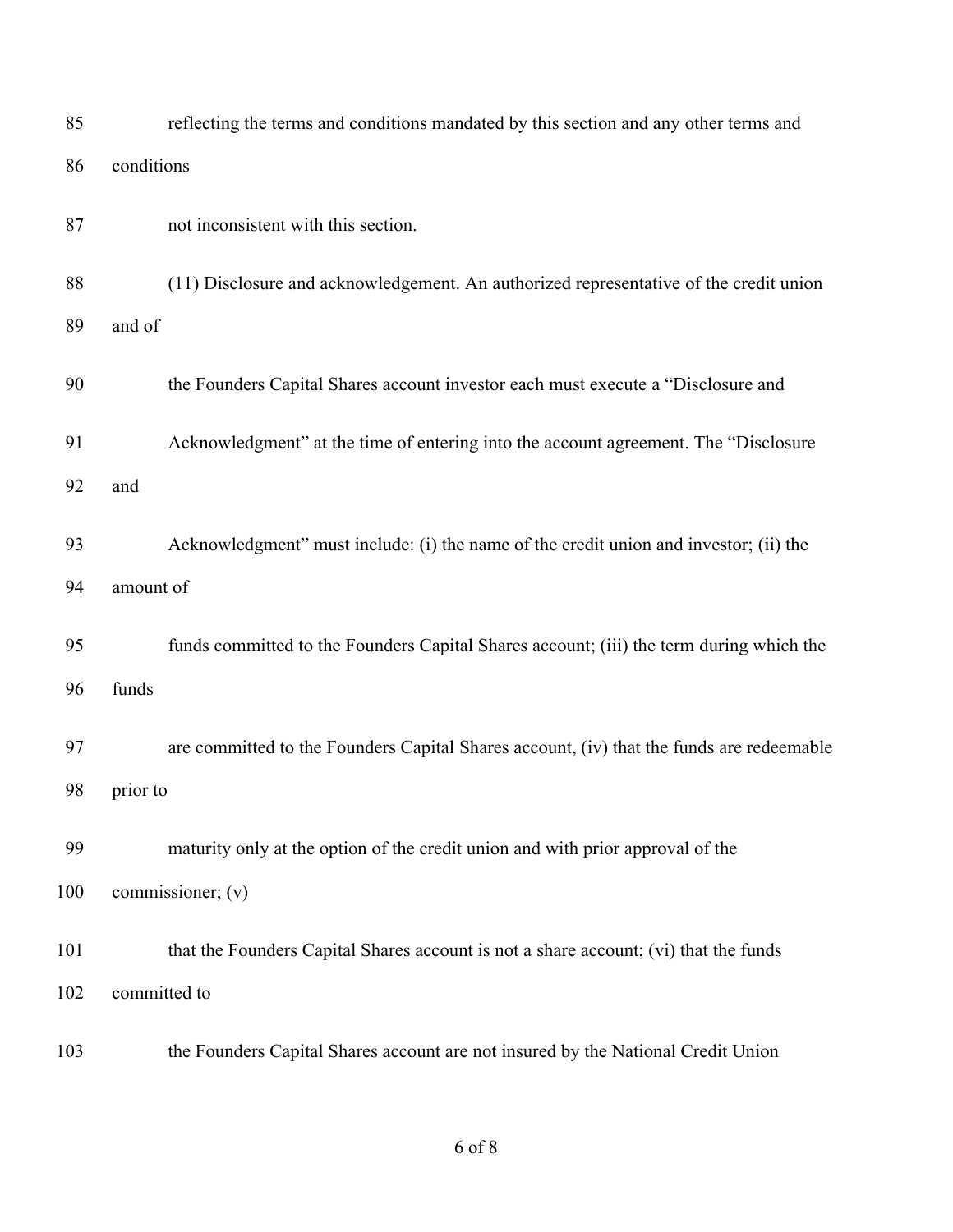| 104 | Administration; (vii) an acknowledgment of prepayment risk; (viii) that the funds      |
|-----|----------------------------------------------------------------------------------------|
| 105 | committed to                                                                           |
| 106 | the Founders Capital Shares account may be used by the named credit union to cover     |
| 107 | losses; (ix)                                                                           |
| 108 | an agreement with respect to payment of accrued interest; $(x)$ an acknowledgment      |
| 109 | regarding                                                                              |
| 110 | subordination of claims in the event of liquidation of the credit union; $(xi)$ an     |
| 111 | acknowledgment                                                                         |
| 112 | that the National Credit Union Administration Board or the commissioner may prohibit   |
| 113 | the credit                                                                             |
| 114 | union from paying principal; dividends or interest on its Founders Capital Shares      |
| 115 | accounts under                                                                         |
| 116 | some circumstances. The credit union must retain an original of the account agreement  |
| 117 | and the                                                                                |
| 118 | "Disclosure and Acknowledgment" for the term of the agreement, and a copy must be      |
| 119 | provided                                                                               |
| 120 | to the account investor.                                                               |
| 121 | (12) Prompt corrective action. The commissioner may prohibit a credit union classified |
| 122 | "critically undercapitalized" or, if "new", as "moderately capitalized", "marginally"  |
| 123 | capitalized",                                                                          |

of 8